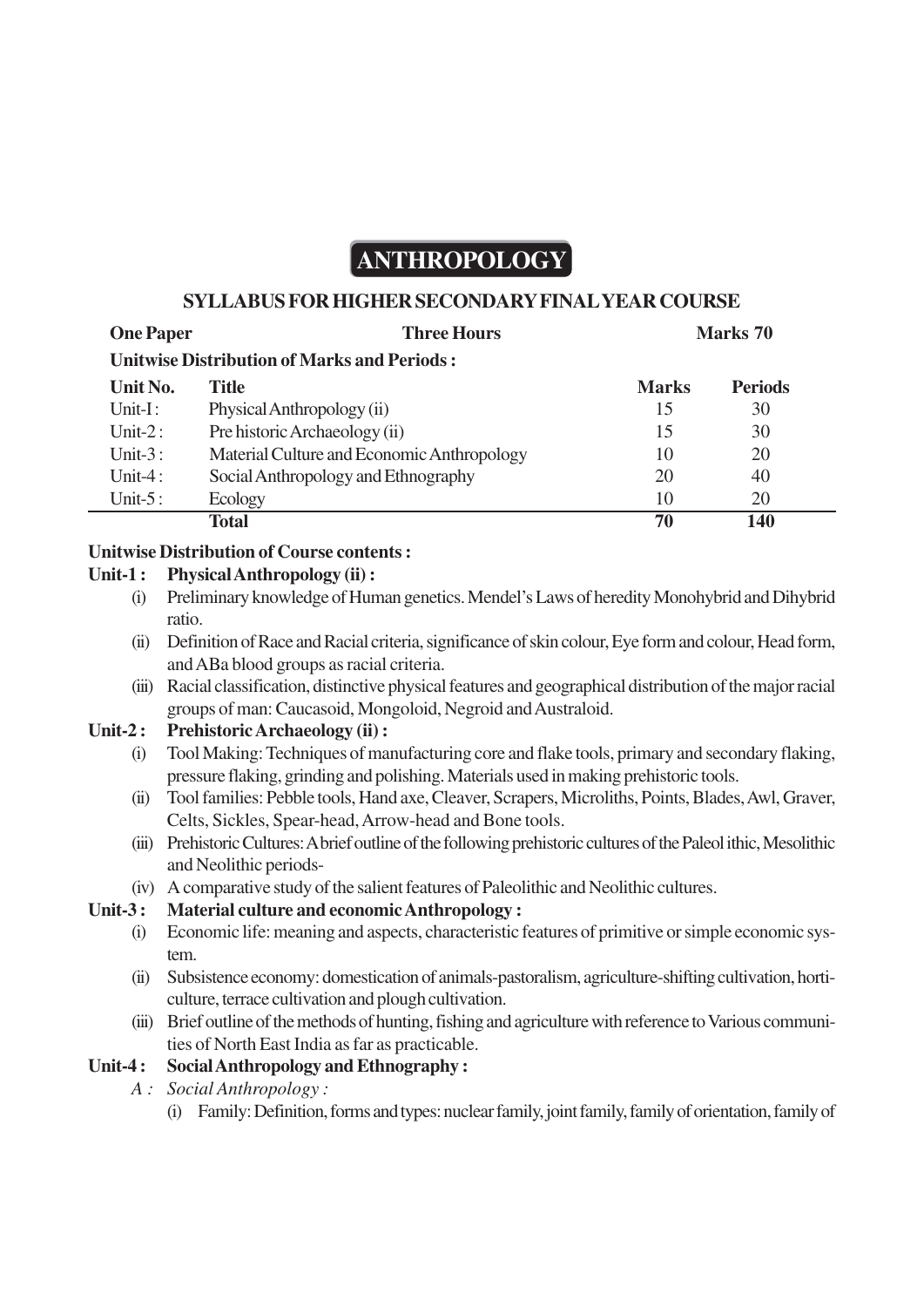#### 2 Syllabi for H.S. Final Year

procreation, monogamous and polygamous (polygynous and polyandrous).

- (ii) Clustered relationship in nuclear family.
- (iii) Rules of residence: Patrilocal, matrilocal, neolocal, avancolocal, bi-local, matripatri local. Rules of descent: Patrilineal and matrilineal descent.
- (iv) Functions of family, social natue of family.
- *B : Ethnography :*
	- (i) A brief outline of the land and people of North-East India.
	- (ii) Study of material culture and economic life of the following communities The Garo : Shifting or Jhum cultivation.
		- The Mishing : Plough cultivation
	- (iii) A study of social organization of the Ao Naga and the Apatani.

#### **Unit-5 : Ecology :**

- (i) Meaning and definition of ecology and environment.
- (ii) Elements of environment: Solid, liquid, and gas.
- (iii) Physical or abiotic environment, biological or biotic environment and sociocultural environment.
- (iv) Man as the main agent to disturb the ecological balance.

## **SYLLABUS FOR ANTHROPOLOGY PRACTICAL**

#### **Time : Three Hours Total Marks- 30**

#### **Unit-I: Physical Anthropology: 15 Marks**

- A. Osteology :
	- (i) Introduction to the subject
	- (ii) Study and acquiring knowledge of anatomical position of the following Human bones-Frontal, Occipital, Parietal, Temporal, Mandible, Humerus, Radius, Ulna, Scapula, Innominate,
		- Femur, Tibia, Fibula.

Students are required to draw the above bones (one each) proportionately Labeling the important features and to describe them.

Side identification of the following bones are to be made:Parietal, Scapula, Innominate, Femur.

#### **Unit-2 : Social Survey: 15 Marks**

- (a) Students are to be given very preliminary idea on anthropological field work and social survey in the classroom. The survey schedule to be used shall be explained to them.
- (b) The students are required to collect demographic data by using the survey schedule given in annexure "A" (at least 10 families each) in a neighboring area and the teacher/ teachers accompanying them will teach them the technique of collecting such data.
- (c) The collected data are to be tabulated, analyzed under the following heads:
	- (i) Age -sex distribution (taking age group of five years starting from 0 to 80)
	- (ii) Marital status (showing married, widow/ widower, divorced/ divorcee and unmarried)
	- (iii) Family type (primary family, joint family, polygamous family)
	- (iv) Educational standard.
	- (v) Occupation (showing primary and subsidiary)

Students are to prepare a model table for each of the above heads and fit/tabulate their data in them. Each table is to be followed by a short analysis of the same.